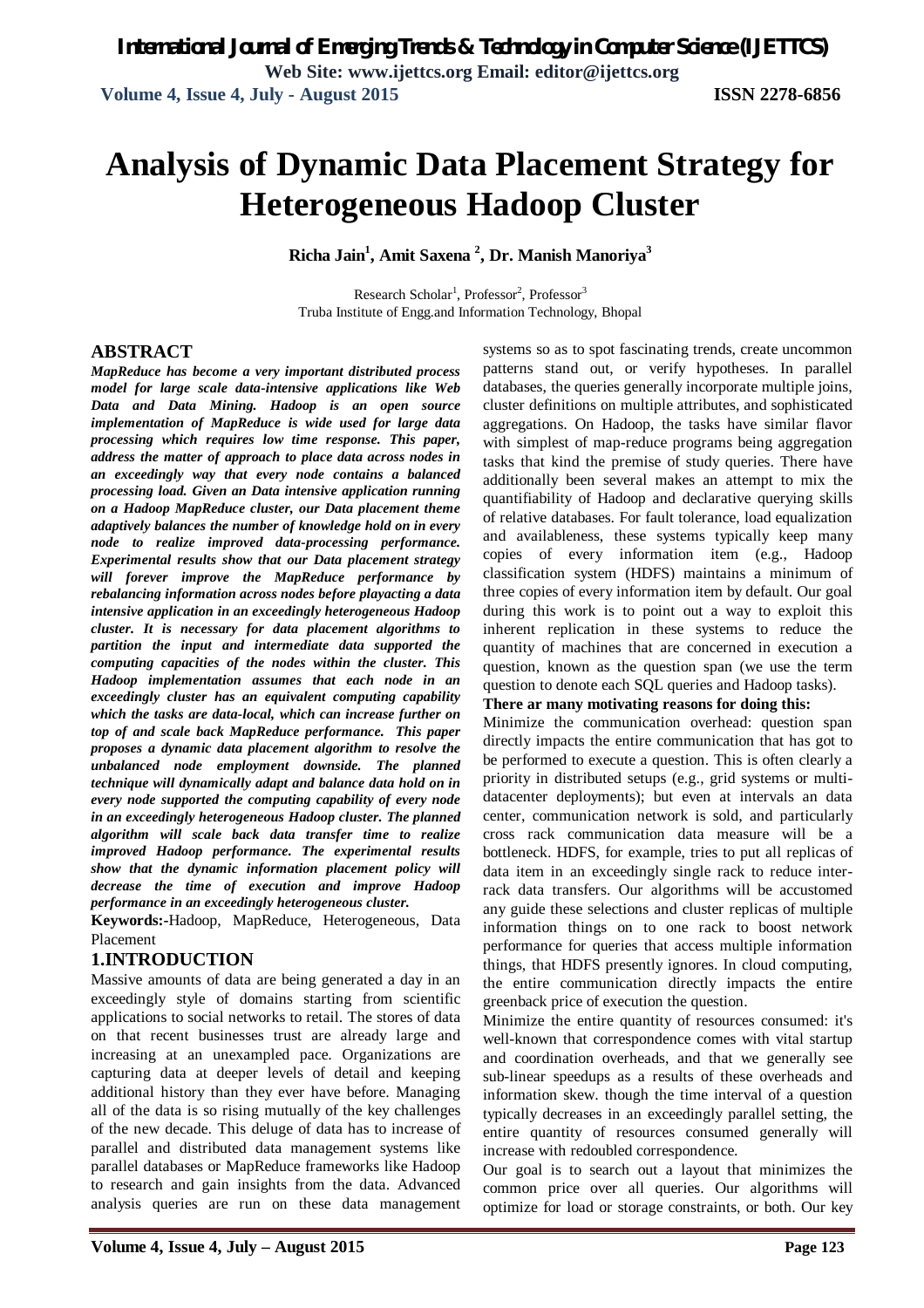#### **Volume 4, Issue 4, July - August 2015 ISSN 2278-6856**

contributions embrace formulating and analyzing this problem, drawing connections to many issues studied within the graph algorithms literature, and developing economical algorithms for information placement. Additionally, we tend to examine the special case once every question accesses at the most two information things Our techniques are applicable in partition farms like MAID,PDC, or Rabbit, that utilize a set of a partition array as a workhorse to store widespread information in order that alternative partitions might be turned off or sent to lower energy modes. Vital work has been done on the converse downside of minimizing question response times or latencies. Declustering refers to the approach of investment correspondence within the partition scheme by spreading out blocks across completely different partitions in order that multiblock requests will be dead in parallel. In distinction, we try to cluster information things along to reduce the quantity of web sites needed to satisfy a fancy analytical question. Minimizing average question spans through replication and information placement raises 2 issues. First, will it adversely have an effect on load balancing? Focusing merely on minimizing question spans will result in a load imbalance across the partitions. However, we tend to don't believe this to be a serious concern, and that we believe total resource consumption ought to be the key optimisation goal. Most analytical workloads ar generally not latency-sensitive, and that we will use temporal scheduling (by suspending sure queries) to balance hundreds across machines. We are able to additionally simply modify our algorithms to include load constraints. A second concern is that the price of duplicate maintenance. However, most distributed systems do replication for fault tolerance, and thence we tend to don't add any further overhead. Secondly, AN increasing range of widespread applications became data-intensive in nature. within the past, the planet Wide net has been adopted as a perfect platform for developing information intensive applications, since the communication paradigm of the Web is sufficiently open and powerful. Representative data-intensive net applications embrace search engines, on-line auctions, webmail, and on-line retail sales. Data intensive applications like data processing and net compartmentalization have to be compelled to access ever-expanding information sets starting from some gigabytes to many terabytes or perhaps petabytes. Google, as an example, leverages the MapReduce model to method or so twenty petabytes of knowledge per day in an exceedingly parallel fashion. MapReduce is a beautiful model for parallel processing in superior cluster computing environments. The quantifiability of MapReduce is verified to be high, as a result of employment within the MapReduce model is divided into varied tiny tasks running on multiple machines in an exceedingly large-scale cluster.

MapReduce program directs file queries to a namenode, that successively passes the file requests to corresponding nodes within the cluster. Then, data nodes at the same time feed Map functions within the MapReduce program with great amount data. Once new application information

are written to a go into HDFS, file fragments of the file are hold on multiple data nodes across the Hadoop cluster. HDFS distributes file fragments across the cluster, assumptive that every one the nodes have identical computing capability. Such a homogeneity assumption, which may probably hurt the Hadoop performance of heterogeneous clusters.

In native MapReduce, they create many assumptions. as an example, They assume that nodes in cluster will perform work roughly an equivalent rate, all tasks progress at a relentless rate throughout time. there's no price to launching a speculative task on a node that will otherwise have AN idle slot. Tasks within the same class (map or reduce) need roughly an equivalent quantity of labor. These motivates USA to develop data placement schemes which will perceptibly improve the performance of heterogeneous Hadoop clusters.

We observe that information section could be a determinative issue for MapReduce performance. To balance load, Hadoop distributes information to multiple nodes supported disc space availableness. Such data placement strategy is extremely sensible and economical for a solid atmosphere wherever nodes are identical in terms of each computing and disk capability. In solid computing environments, all the nodes have identical employment, indicating that no information must be enraptured from one node into another. In an exceedingly heterogeneous cluster, however, a high performance node will complete native processing quicker than a lowperformance node. When the quick node finishes process data residing in its native disk, the node must handle unprocessed data in an exceedingly remote slow node. The overhead of transferring unprocessed data from slow nodes to quick peers is high if the number of enraptured data is large. AN approach to boost MapReduce performance in heterogeneous computing environments is to considerably scale back the number of knowledge enraptured between slow and quick nodes in an exceedingly heterogeneous cluster. To balance data load in an exceedingly heterogeneous Hadoop cluster, we tend to are motivated to analyze data placement schemes, that aim to partition an outsized information set into information fragments that are distributed across multiple heterogeneous nodes in an exceedingly cluster.

In this paper, we tend to introduce data placement mechanism within the Hadoop distributed classification system or HDFS to initial distribute an outsized data set to multiple nodes in accordance to the computing capability of every node. Additional specifically, we tend to implement an data reorganization algorithm additionally to an information distribution formula in HDFS. Data reorganization and distribution algorithms enforced in HDFS will be accustomed solve the information skew downside thanks to dynamic data insertions and deletions.

#### **2.RELATED WORK**

Data partitioning and replication plays a progressively necessary role in massive scale distributed networks like content delivery networks (CDN), distributed databases and distributed systems like peer-to-peer networks. Recent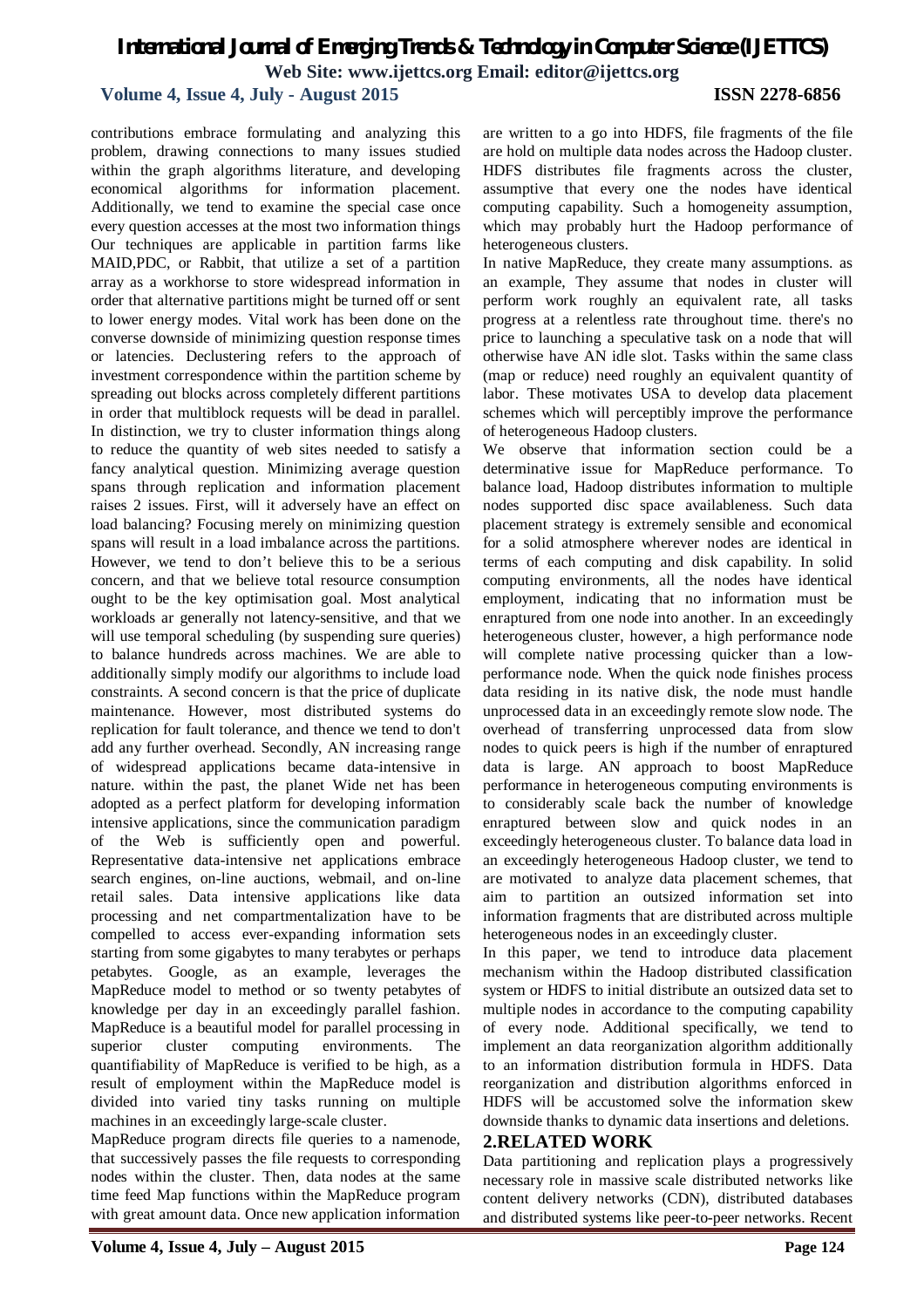#### **Volume 4, Issue 4, July - August 2015 ISSN 2278-6856**

work has shown that considered placement of knowledge and replication improves the potency of question process algorithms. There has been some recent interest on up information colocation in massive scale process systems like Hadoop. Recent work by Eltabakh on CoHadoop is extremely near our work, wherever they supply AN extension for Hadoop with a light-weight mechanism that enables applications to regulate wherever data is hold on. They concentrate on data colocation to boost the potency of the many operations, together with compartmentalization, grouping, aggregation, columnar storage, joins, and sessionization. Our techniques are complimentary to their work. Hadoop++ is another closely connected work, wherever it exploits information pre-partitioning and colocation. there's substantial quantity of labor on duplicate placement that focuses on diminution of network latency and information measure. Neves et al. [9] propose a method for replication in CDN wherever they replicate information on to set of servers to handle requests in order that the traffic price within the network is reduced. There has been plenty of labor on dynamic/adaptive duplicate management , wherever replicas are dynamically placed, enraptured or deleted supported the read/write access frequencies of the information things once more with the goal of minimizing data measure and access latency.

Our work is completely different from many alternative works on data placement [12, 10, 8] wherever the information question employment is additionally sculpturesque as a hypergraph and partitioning techniques are accustomed drive data placement selections. Ferhatosmanoglu et al. propose victimisation replication at the side of declustering for achieving best parallel I/O for spatial vary queries. Finally, there's a lot of work on finding tiny separators in data placement strategies. many theoretical results on better-known concerning this downside. We tend to discuss these connections in additional detail later once we describe our planned algorithms.

#### **3.PROBLEM DEFINITION DATA PLACEMENT ALGORITHMS**

We present to algorithms for data placement with replication, with the goal to reduce the common question span, rather than ranging from scratch.

In a cluster wherever every node contains a native disk, it's economical to maneuver processing operations to nodes wherever application information are set. If information aren't domestically out there in an exceedingly process node, data have to be compelled to be migrated via network interconnects to the node that performs the data process operations. Migrating an outsized quantity of knowledge results in excessive network congestion, that successively will deteriorate system performance. HDFS permits Hadoop MapReduce applications to transfer process operations toward nodes storing application data to be processed by the operations.

In a heterogeneous cluster, the computing capacities of nodes might vary considerably. A high speed node will end process data hold on in an exceedingly native disk of

the node quicker than low speed counterparts. when a quick node completes the process of its native computer file, the node should support load sharing by handling unprocessed information set in one or additional remote slow nodes. Once the number of transferred data thanks to load sharing is extremely massive, the overhead of moving unprocessed information from slow nodes to quick nodes becomes a vital issue moving Hadoop's performance. To spice up the performance of Hadoop in heterogeneous clusters, we tend to aim to reduce data movement between slow and quick nodes. This goal will be achieved by data placement scheme that distributes and stores data across multiple heterogeneous nodes supported their computing capacities. Data movement will be reduced if the quantity of file fragments placed on the disk of every node is proportional to the node's processing speed.

To achieve the simplest I/O performance, one might create replicas of input file of a Hadoop application in an exceedingly approach that every node in an exceedingly Hadoop cluster contains a native copy of the input file. Such an data replication theme will, of course, minimize data transfer among slow and quick nodes within the cluster throughout the execution of the Hadoop application. The data replication approach has many limitations. First, it's terribly high-priced to form replicas in an exceedingly large-scale cluster. Second, distributing an outsized range of replicas will prodigally consume scarce network data measure in Hadoop clusters. Third, storing replicas needs immoderately great amount of disk capability, that successively will increase the price of Hadoop clusters.

Although all replicas will be made before the execution of Hadoop applications, vital efforts should be create to scale back the overhead of generating replicas. If the data replication approach is used in Hadoop, one must address the matter of high overhead for making file replicas by implementing a coffee overhead file replication mechanism. as an example, Shen and Zhu developed a proactive low-overhead file replication theme for structured peer to look networks. Shen and Zhu's theme could also be incorporated to beat this limitation.

To address the on top of limitations of the data replication approach, we tend to ar that specialize in information placement methods wherever files are divided and distributed across multiple nodes in an exceedingly Hadoop cluster while not being duplicated. Our data placement approach doesn't need any comprehensive theme to alter data replicas.

Placement management mechanism, two algorithms are enforced and incorporated into Hadoop's HDFS. The primary algorithm is to distribute file fragments to heterogeneous nodes in an exceedingly cluster . Once all file fragments of AN input data needed by computing nodes are out there in an exceedingly node, these file fragments are distributed to the computing nodes. The second data placement algorithm is employed to reorganize file fragments to unravel the data skew downside. There two cases during which file fragments should be organized. First, new computing nodes are else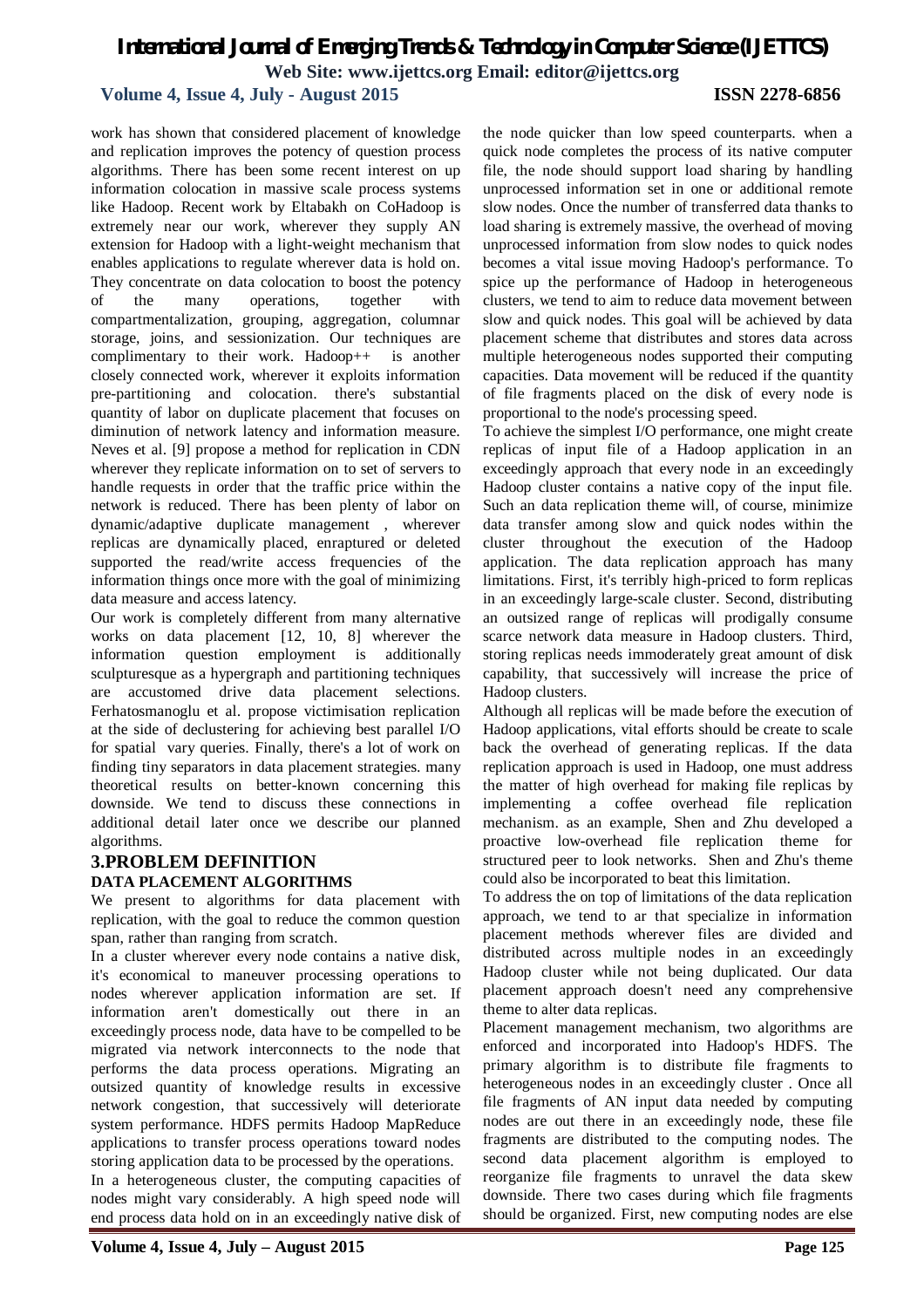## *International Journal of Emerging Trends & Technology in Computer Science (IJETTCS)*

**Web Site: www.ijettcs.org Email: editor@ijettcs.org** 

#### **Volume 4, Issue 4, July - August 2015 ISSN 2278-6856**

to an existing cluster to possess the cluster dilated. Second, new data is appended to an existing input data. In each cases, file fragments distributed by the initial data placement formula will be non continuous.

#### **4.INITIAL DATA PLACEMENT**

The initial data placement formula begins by first dividing an outsized input data into variety of even sized fragments. Then, the data placement formula assigns fragments to nodes in an exceedingly cluster in accordance to the nodes' processing speed. Compared with low-performance nodes, superior nodes are expected to store and method additional file fragments. allow us to contemplate a MapReduce application and its input data in an exceedingly heterogeneous Hadoop cluster. In spite of the nonuniformity in node process power, the initial data placement theme must distribute the fragments of the input file in order that all the nodes will complete process their native data at intervals nearly an equivalent time.

In our experiments we tend to determined that the computing capability of every node is sort of stable certainly tested Hadoop applications, as a result of the time interval of those Hadoop applications on every node is linearly proportional to computer file size. As such, we are able to quantify every node's process speed in an exceedingly heterogeneous cluster employing a new term known as computing magnitude relation. The computing magnitude relation of a computing node with relation to a Hadoop application will be calculated by identification the applying. it's price noting that the computing magnitude relation of a node might vary from application to application.

#### **5.DATA DISTRIBUTION**

Input file fragments distributed by the initial information placement formula may be noncontinuous thanks to the subsequent reasons:

(1) new data is appended to existing input file;

(2) data blocks are deleted from the prevailing input file; and

(3) new data computing nodes are else into AN existing cluster.

To address this dynamic data load equalization downside, we tend to enforced an data distribution formula to reorganize file fragments supported computing ratios.

The data distribution procedure is delineate because the following steps.

First, like initial data placement, data concerning the topology and disc space utilization of a cluster is collected by the data distribution server. Second, the server creates 2 node lists: an inventory of nodes during which the quantity of native fragments in every node exceeds its computing capability and an inventory of nodes which will handle additional native fragments attributable to their high performance. The primary list is termed over utilised node list; the second list is termed as underutilized node list. Third, the information distribution server repeatedly moves file fragments from over-utilized node to underutilized node till the data load are equally distributed. Method of migrating data between a try of AN

over-utilized and an underutilized nodes, the server moves file fragments from a supply node within the over utilised node list to a destination node within the underutilized node list. Note that the server decides the quantity of bytes instead of fragments and moves fragments from the supply to the destination node. The on top of data migration method is perennial till the quantity of native fragments in every node matches its speed measured by computing magnitude relation.

The Data distribution formula

- 1.Get the Network Topology, calculate the computing magnitude relation and utilization
- 2.Build and sort two lists: under-utilized node list and over-utilized node list
- 3. choose the supply and destination node from the separate lists
- 4.Transfer data from supply node to destination node
- 5.Repeat step 3, 4 till any list is empty

#### **6.PROPOSED DYNAMIC DATA PLACEMENT POLICY**

In a heterogeneous cluster, the computing capability for every node isn't an equivalent. Moreover, for various varieties of job, the computing capability magnitude relation of nodes are not an equivalent. Therefore, a Dynamic Data Placement (DDP) strategy is given consistent with the categories of jobs for adjusting the distribution of knowledge blocks.

The planned algorithm, namely DDP, consists of two main parts: the primary phase is performed once the computer file are written into the HDFS, and also the second part is performed once employment is processed.

#### **7.IMPLEMENTATION METHOD RATIO TABLE**

When Hadoop starts, a RatioTable is formed within the NameNode, that is employed to work out the allocation magnitude relation of knowledge blocks in nodes once the Data is written into the HDFS, and is employed to work out whether or not the information blocks should be reallocated once the task is dead. The RatioTable records the categories of jobs and also the computing capability magnitude relation of every node. The computing capability of every node relies on the common execution time of one task in this node. The NameNode calculates the computing capability magnitude relation for every node consistent with the task execution time come by the heartbeat message of every DataNode.

#### **STAGE1**

When data are written into the HDFS, NameNode 1st checks the RatioTable. These data are accustomed verify whether or not this sort of job has been performed. If the RatioTable contains a record of this job, the fresh written data are going to be allotted to every node in accordance with the computing capability that records within the RatioTable. If the RatioTable has no record of this job, the data are going to be equally distributed to the nodes within the cluster, and also the NameNode can add a brand new record of this sort of job within the RatioTable. every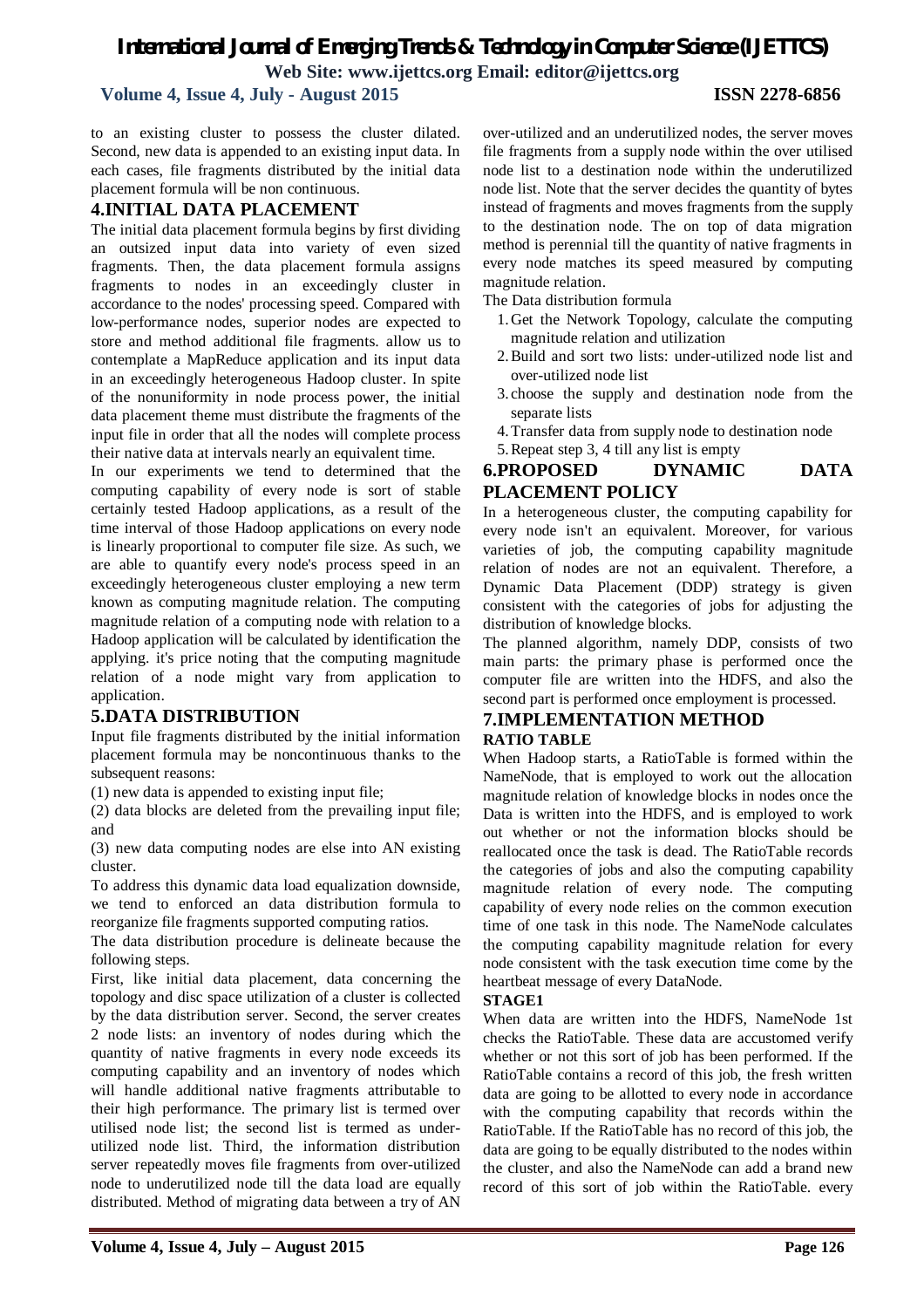#### *International Journal of Emerging Trends & Technology in Computer Science (IJETTCS)* **Web Site: www.ijettcs.org Email: editor@ijettcs.org Volume 4, Issue 4, July - August 2015 ISSN 2278-6856**

node's computing capability are going to be set at one for this sort of job.



**Fig.1.** The flow chart of stage1.

If the performed job is TeraSort, the NameNode can check the RatioTable and notice no record of TeraSort. during this case, the data are going to be equally distributed to the 3 nodes, a record for TeraSort is then created for the RatioTable, and also the computing capability among Node A, Node B and Node C for TeraSort to be set at 1:1:1. Fig.1 shows the flow chart of Algorithm1(Stage one).

#### **STAGE 2**

Stage 2 starts once the task begins execution; because the job starts execution, every node can 1st receive the primary batch of tasks. once the task finishes execution in every DataNode, all DataNodes can come the task execution time to the NameNode. The NameNode calculates the computing capability magnitude relation of this job for every node consistent with those execution time. However, every node contains a completely different range of task slots. in an exceedingly DataNode, the tasks in task slots will be processed in parallel. This causes the computing capability magnitude relation that's calculated supported the task execution time to be inaccurate. Therefore, the task execution time needs calculative the magnitude relation of computing capability for the nodes, and also the range of task slots should be thought-about. Therefore, the computing capability adopts the common time needed to finish one task.

The NameNode can use the  $Tt(X)$  of every node X to calculate the computing capability magnitude relation of every node. when the Name Nodecalculates the computing capability magnitude relation, it'll compare the record of the RatioTable. If the computing capability magnitude relation and record ar an equivalent, then it'll not be transferred to any data blocks. However, if they're not same, then data blocks are going to be transferred consistent with the new magnitude relation calculated by the NameNode, and also the NameNode can modify the record at the RatioTable. The transferred information blocks are processed within the background, and also the Hadoop job doesn't have to be compelled to wait till the information transfer is completed to be dead.



**Fig.2** is that the flow chart of Algorithm2(stage2).

|  |  |  |  |  | Table 1 Five Nodes in a Hadoop Heterogeneous Cluster |  |
|--|--|--|--|--|------------------------------------------------------|--|
|--|--|--|--|--|------------------------------------------------------|--|

| Sno | Node   |        | Node Type   CPU Type | <b>CPU</b><br>Speed | RAM(<br>GB) | Cache (<br>L1) MB | Network<br><b>Bandwidth</b> | <b>HardDisk</b> | OS     |
|-----|--------|--------|----------------------|---------------------|-------------|-------------------|-----------------------------|-----------------|--------|
|     | Node A | Master | Core 2 Due           |                     |             |                   | 10 Mbps                     | 1 TB            | Fadora |
|     | Node B | Slave  | Core 2 Due           |                     |             |                   | 10 Mbps                     | 1TB             | Fadora |
|     | Node C | Slave  | Core 2 Due           |                     |             |                   | 10 Mbps                     | 1 TB            | Fadora |
| 4   | Node D | Slave  | Core 2 Due           |                     |             |                   | 10Mbps                      | 1 TB            | Fadora |
|     | Node E | Slave  | Core 2 Due           |                     |             |                   | 10 Mbps                     | 1 TB            | Fadora |

#### **9.RESULT**

WordCount and Grep are two varieties of jobs run to guage the performance of the planned algorithm in an exceedingly Hadoop heterogeneous cluster. WordCount and Grep are MapReduce applications running on a Hadoop cluster. WordCount is, application used for reckoning the words within the input data, and Grep is employed to look for normal expressions. In every spherical, ten jobs are run at the same time, and every job processes completely different computer file severally, during which the dimensions of all input file is 1 GB. The experimental data are run in ten rounds during which every round runs ten jobs, to average the execution time.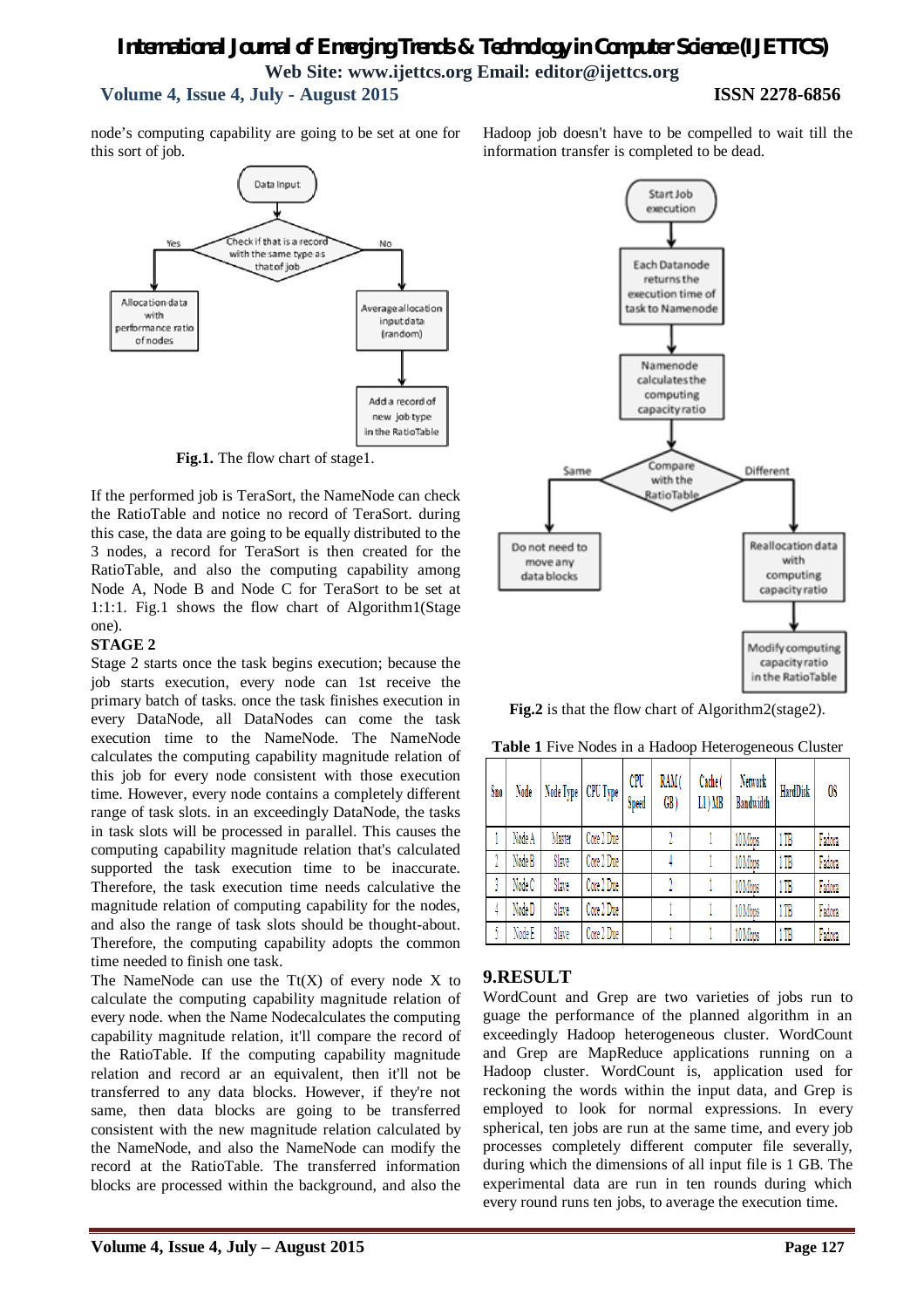#### **Volume 4, Issue 4, July - August 2015 ISSN 2278-6856**

First, the execution time of WordCount and Grep are measured for every node to perform completely different sizes of knowledge. Fig.3 shows that the common execution time of one GB and 2GB WordCount job severally. Fig.4 shows the common execution time of one GB and a couple of GB Grep job severally. As shown in Fig.3 and Fig.4, the performed information size doesn't have an effect on the computing capability magnitude relation between nodes. The execution time of every node is proportional to the information size.The data shown in Fig.3and Fig.4 ar adopted to calculate the computing magnitude relation of every node for 2 varieties of jobs.



**Fig.3.**ExecutiontimeofWordCount& Grep job (one GB ) on every node.



Fig.4.ExecutiontimeofWordCount& Grep job (a pair of GB ) on every node.

According to the experimental results, in spite of the dimensions of knowledge to be processed, every node's computing capability magnitude relation is maintained. For a WordCount job, supported the common time of 1 job execution, Node B is fourfold quicker than NodeD, and NodeC is 2 times quicker than Node D.

However, once Hadoop perform jobs, it spends beyond regular time to start out up and finish off and tasks aren't solely map tasks however also includes reducing tasks. The planned

algorithm in the main involves the a part of the map tasks to optimize. However, consistent with the task execution time, calculative the computing magnitude relation might cause slight variations. Therefore, completely different jobs are thought-about to live the common time needed to finish one task.

Fig.5 shows the common time needed to finish one WordCount task & amp; Grep task with 64MB Block Size . As shown in Fig.5, the execution time offset of every node for execution the native. In spite of computing capability, the time offset of execution native tasks depends on the dimensions of an information block.

When the dimensions of an data block is about to be larger, the time offset of execution an area task is far larger. Consistent with the experimental results, the task execution time is proportional with the data block size. Therefore, once calculative the computing capability magnitude relation of every node, the task execution time is adopted. The setting of an data block size doesn't have an effect on the computing magnitude relation of every node. Therefore, the experimental information block size involves victimisation the Hadoop default sixty four MB.

The computing capability magnitude relation of the common time needed to finish one task. This magnitude relation is calculated consistent with the experimental results shown in Fig.5. For a WordCount job, the common time needed to finish one task, Node B is four and a 4 times quicker than Node C, Node B is a pair of times quicker than Node C. For a Grep job, Node B is 3 and a 4 times quicker than Node C , Node B is a pair of times quicker than Node C. This magnitude relation are slightly completely different from the magnitude relation calculated with job execution time, as a result of the task isn't solely map task additionally includes alternative actions. Therefore, we tend to adopt the magnitude relation of records to treat because the computing capability magnitude relation.

Figs.7 represent the common execution time of a Word-Count and a Grep job, compared with the planned formula and another 3 data allocation methods. during this experiment, we tend to used the dimensions of every data as a pair of GB, and also the data block size is about at 64 MB. every spherical executes ten jobs, and perform a complete of 5 rounds during which every job processes completely different information files. Finally, the common execution time of 1 job is employed for analysis. As shown in Fig.7, the planned DDP algorithm is compared with the Hadoop default strategy, the simplest case data distribution, and also the worst case data distribution. The simplest case of distribution represents all of the task process native data during which no information are needed to be transferred. Therefore, data blocks are allotted in accordance with the magnitude relation recorded in. as an example, suppose that a WordCount job form of data should be written into the HDFS. These data will be divided into seventeen data blocks, and also the magnitude relation recorded in is 4.5, 2, 1, 1. Therefore, if data blocks are allotted consistent with the magnitude relation, then Node B is appointed 9 information blocks, Node C is appointed to four blocks, Node C and Node E are every appointed 2 blocks. The worst case indicates that every one of data blocks are targeting an equivalent node in order that alternative nodes playacting tasks should wait till information blocks are transferred from the node storing all data blocks, and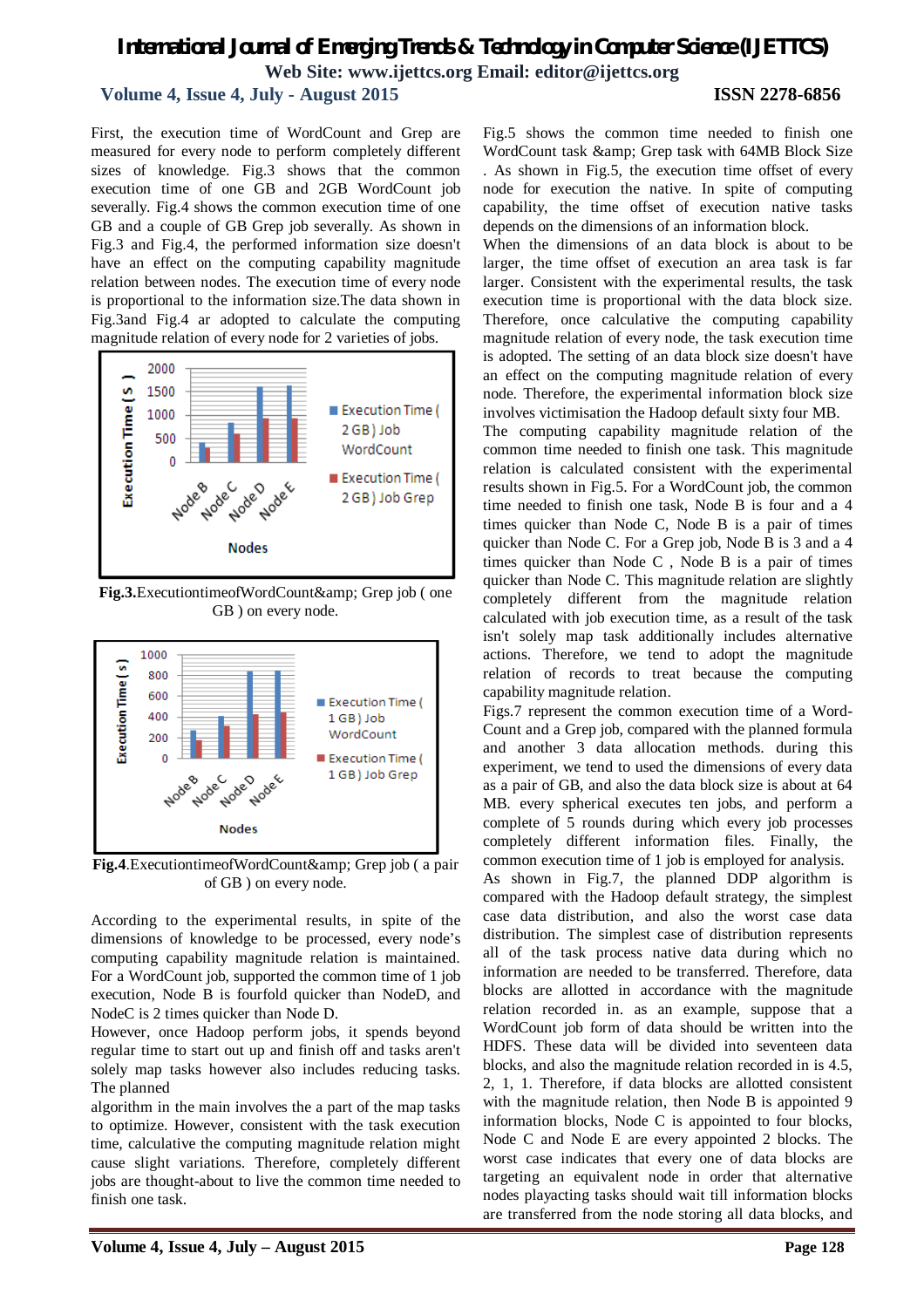#### **Volume 4, Issue 4, July - August 2015 ISSN 2278-6856**

also the node computing capability should be the slowest. Therefore, the worst case is that the information blocks being placed in Node D or Node E.

Fig.7 shows the various varieties of information placement policy impacts on WordCount job execution time. The common execution time of DDP is closed to the best case. even though victimisation our approach the primary time to perform this sort of job doesn't follow computing capabilities to allot data blocks, it should lead to a small delay at the start of execution, however the planned formula can change the situation of knowledge blocks once job playacting, and when this, the data of this job kind to be written into the HDFS are going to be allotted consistent with the computing magnitude relation. Therefore, the common execution time of the planned algorithm and also the best case are nearly identical. As shown in Fig.8, the comparison with Hadoop default strategy, DDP will scale back execution time or so 14.5%. As shown in Fig.8, DDP compared with the worst case will improve by or so 24.7%.

Fig.8 shows the comparison of various information placement policies on Grep job execution time. For the Grep job, when victimisation the planned algorithm, the common execution time is additionally very near the simplest case. As shown in Fig.8, compared with the Hadoop, the DDP will scale back the execution time by or so 23.5%. As shown in Fig.8, compared with the worst case, the DDP will improve by approximately 32.1%.



**Fig 5.** Time needed to execute with sixty four MB Block Size of HDFS



**Fig. 6** Time needed to execute with 128 MB Block Size of **HDFS** 



**Fig 7** Time to Execute WordCount & Grep with Different Placement Strategy



**Fig 8** The percentage of execution time of a job compare with Hadoop default strategy.

#### **10.CONCLUSION**

In this paper, we tend to solve the combined downside of knowledge placement and replication, analyzed the issues of data placement and duplicate choice for this metric, and player connections to many well-studied speculative ideas. We tend to used these connections to develop a series of algorithms to unravel this downside, and our in depth experimental analysis over many datasets incontestible that our algorithms may result in forceful reductions in average execution. We tend to are going to extend our add many completely different directions. As we tend to mentioned earlier, we tend to believe that temporal programing algorithms will be accustomed correct the load imbalance that will result from optimizing for question span alone; though analysis tasks ar typically not latency sensitive, there are still typically deadlines that require to be glad. we tend to decide to study a way to incorporate such deadlines into our framework. we tend to are going to study a way to with efficiency track changes